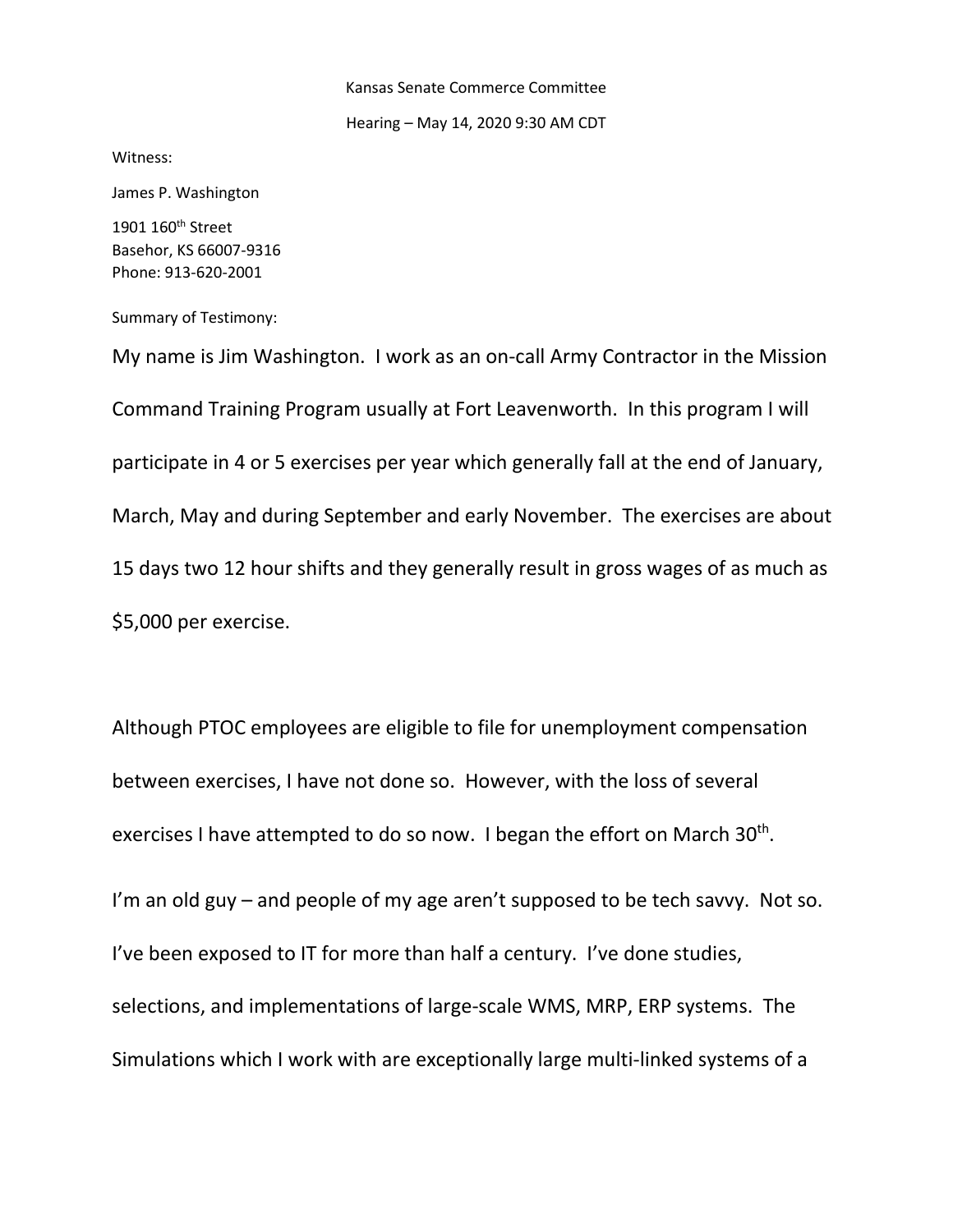half-dozen different simulations. And, I can keep up with most 13-year olds in social media on smart devices.

I won't go through every attempt I've made to resolve the problem. I have gone to the point of writing a certified letter to Secretary Garcia to break through to a human being. I have included a copy of the letter with this testimony. That letter was copied to Director Searles. Secretary Garcia's executive assistant Ms. Nidia Lopez called me on Friday the first, confirming the receipt of the letter. She said it would be sent to the right people for action. I heard nothing the next week. I called Ms. Lopez on Monday. She said she would follow-up.

Although I'm obviously looking at the KSDOL unemployment system from the outside in, my experience is telling me that it is in a state of complete collapse and may be in irrecoverable collapse. I've got an idea why my account doesn't work – but without someone with at least some technical access to the system communicating with me it can't be addressed. I have sent a dozen emails with a single responsive reply. The phone system is even worse than the online application. I have made 103 attempts to call the service center without success. I did get to the auto-answer system once in the middle of the night only to be told my PIN was disabled. The greatest insult is that when I try to fix that the system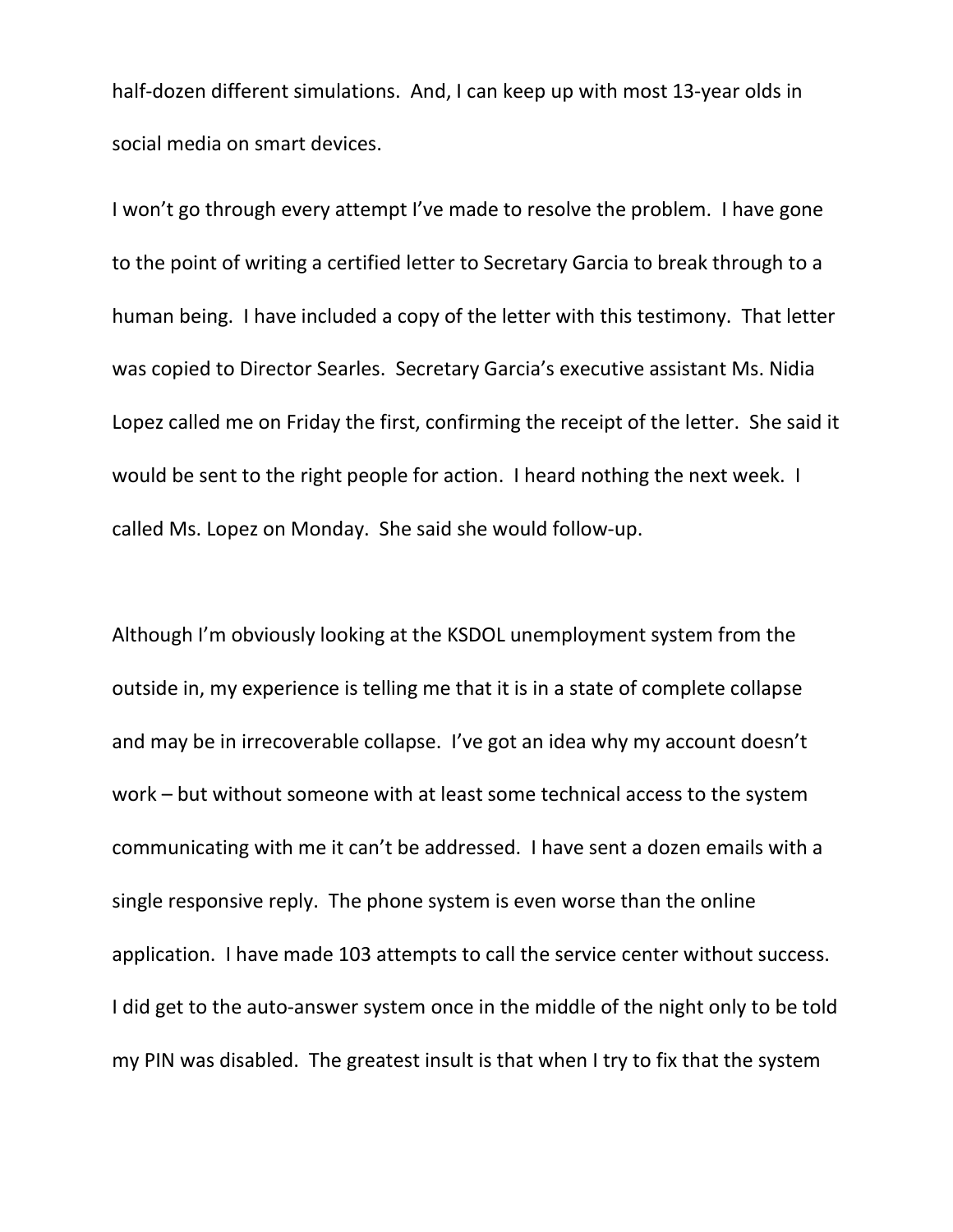says my SSAN / Birthdate combination doesn't exist.

I think you can get a picture of how broken and frustrating the inability of this agency to perform has been. It must be fixed, and only drastic action has any chance of doing so. If you have specific questions, I will be happy to answer with my experience or my speculation. Thank you for listening.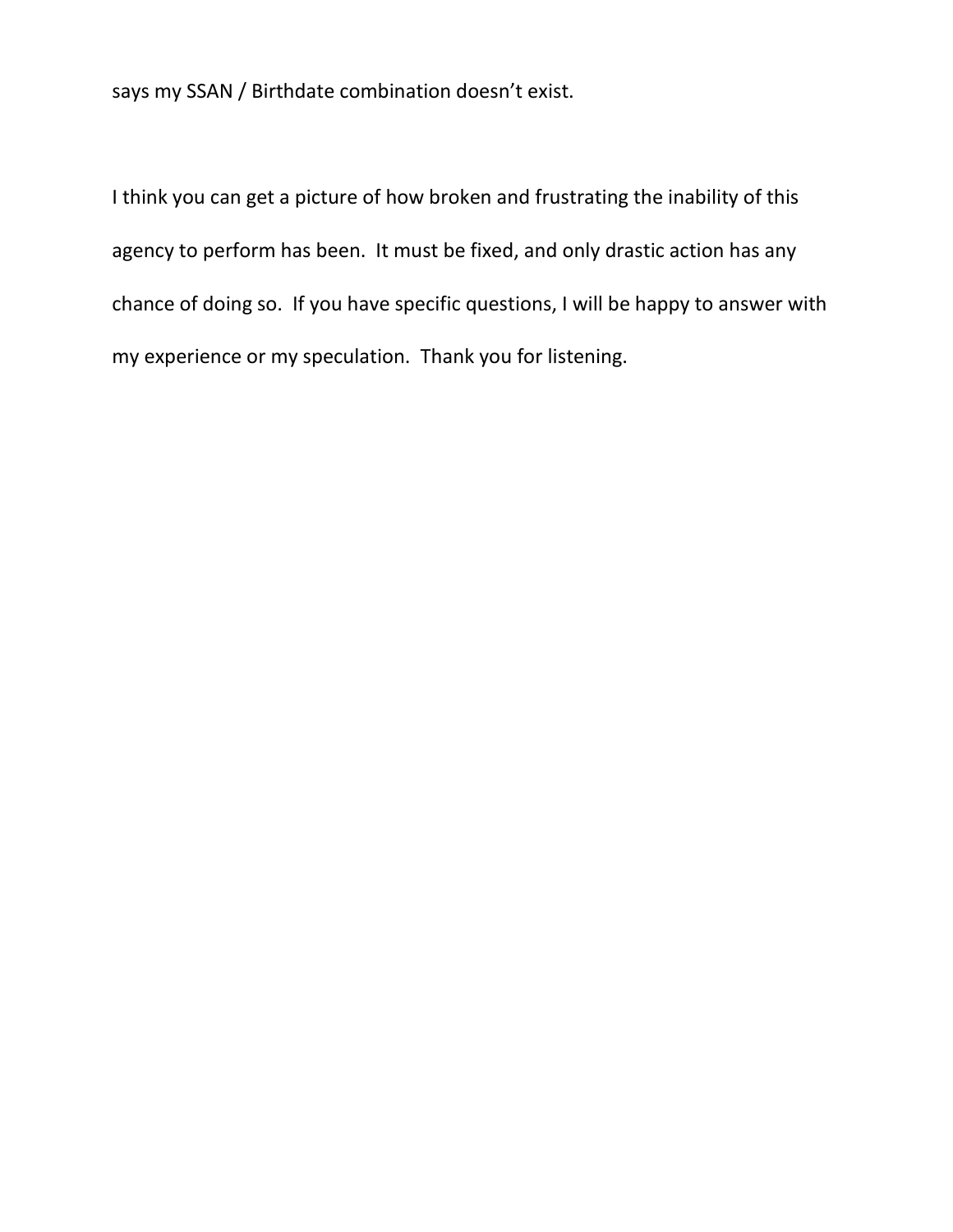1901 160<sup>th</sup> Street Basehor, KS 66007-9316 913-620-2001 [jpwashington@sbcglobal.net](mailto:jpwashington@sbcglobal.net)

April 27, 2020

The Honorable Delia Garcia **Director** Kansas Department of Labor 401 SW Topeka Blvd. Topeka KS 66603-3182

Unemployment System Failure:

My Dear Ms Garcia:

I am writing to you because of my complete failure to break through to any level of service regarding my filing of claims for unemployment compensation.

I have enclosed the complete email chain. Which shows thus far I have received just one or two communications from your organization which were not an automated reply.

I work as an on-call Army Contractor conducting computer driven battle simulation exercises usually at Forth Leavenworth. I have not filed for unemployment benefits for the period between exercises for several years – although I am entitled to do so. With the cancellation of several exercises due to COVID19 I have chosen to file now. As you would expect that is a high technology system – and I am far more proficient with Information Technology than most claimants.

When I first attempted to get on the system I no longer had access to my old ID and Password since that was two laptops ago. I sent the request for Username etc. on 3/26. I received a reply on 3/30 requesting my SSAN DOB Full Name. I provided that information on 3/31. There was a one-line reply to that on 4/2 and the next email was 4/14.

Meantime I had been apparently successful at creating a new account about a week later and file for a determination. That determination (which by the way is not dated – should be) arrived sometime around 9-10 April. After many attempts at login I was able file for something. The system seemed to accept filings for the three outstanding weeks. The determination showed a weekly benefit of \$405 yet an amount of \$364 was deposited in my Capitol Federal Checking account on 4/17/2020. There has been nothing since despite the apparent system acceptance of two further weeks' filing.

On Monday, the 20<sup>th</sup> I attempted to log into your system to file the next week claim. I have been unable to break through to the system since that time. The system tells me that I have a bad ID Password or PIN – that is not possible because all three items were stored when I had the successful logins a few days before. As shown in the email copies which accompany this letter the system apparently doesn't recognize me at all. This I base on the message WE ARE UNABLE TO CONFIRM YOUR DATE OF BIRTH. Obviously, I have done all the normal IT actions to resolve this. Clean caches delete cookies go to another computer etc. .etc.

I have attempted to call to resolve. As of now I have dialed in 61 times. I have gotten past the CALL IN AN HOUR message exactly twice. On the  $22<sup>nd</sup>$  at 9:15PM I got through to the file by phone application – when I provided my information the system message was YOUR PIN HAS BEEN DISABLED. This morning at exactly 8AM I got a ring through then a busy tone. All subsequent attempts go to the standard message.

So since I can't break through on the website and can't break through on the telephone and it seems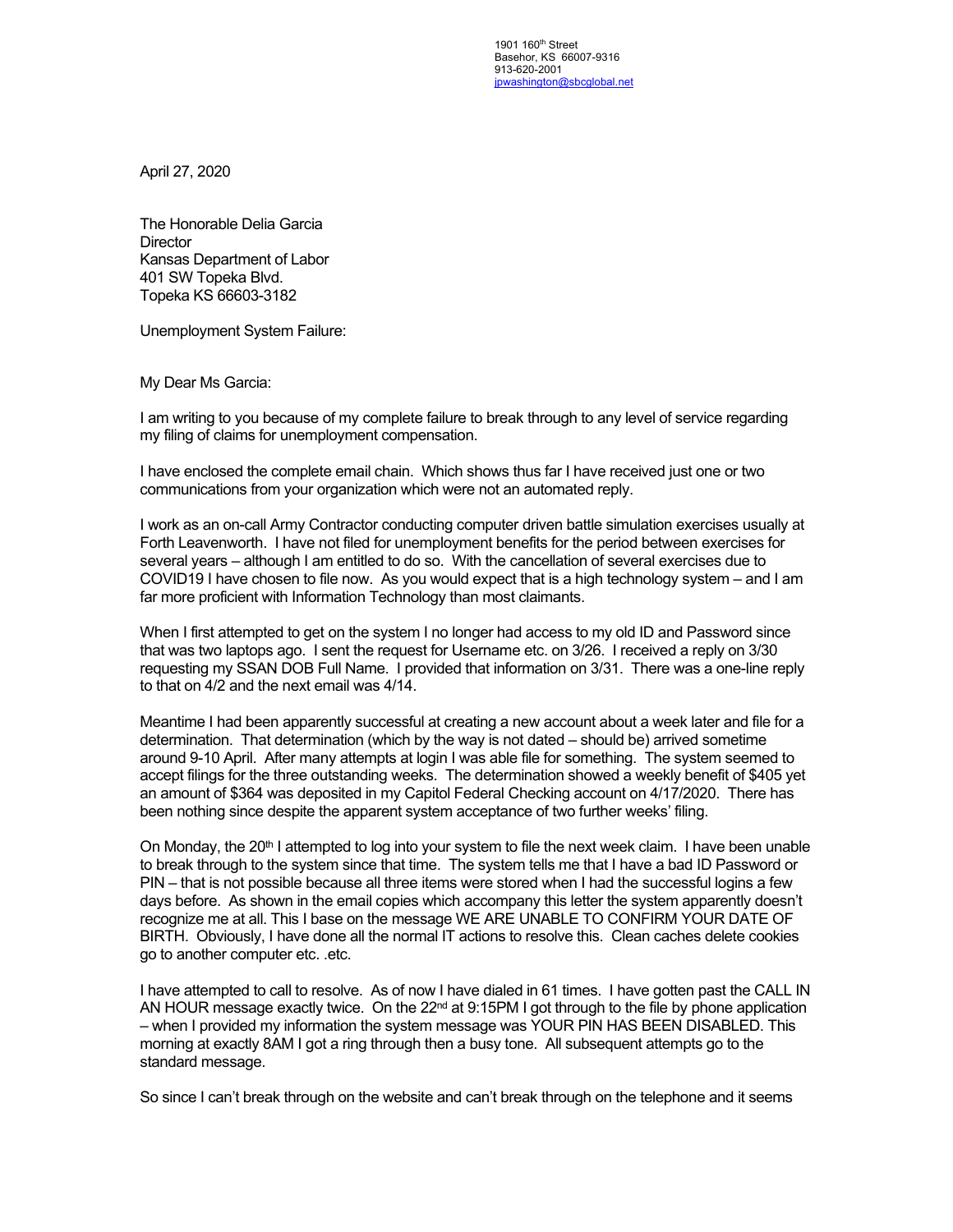that there will be another delay of weeks and not days I'm writing you to resolve this. If someone of my skill level has this much problem, I just can't imagine what frustration and anger is boiling up all over this state.

Thanking you in advance.

Sincerely,

James P. Washington

Cc: Ms Laurel Klein Searles

Unemployment Insurance Director.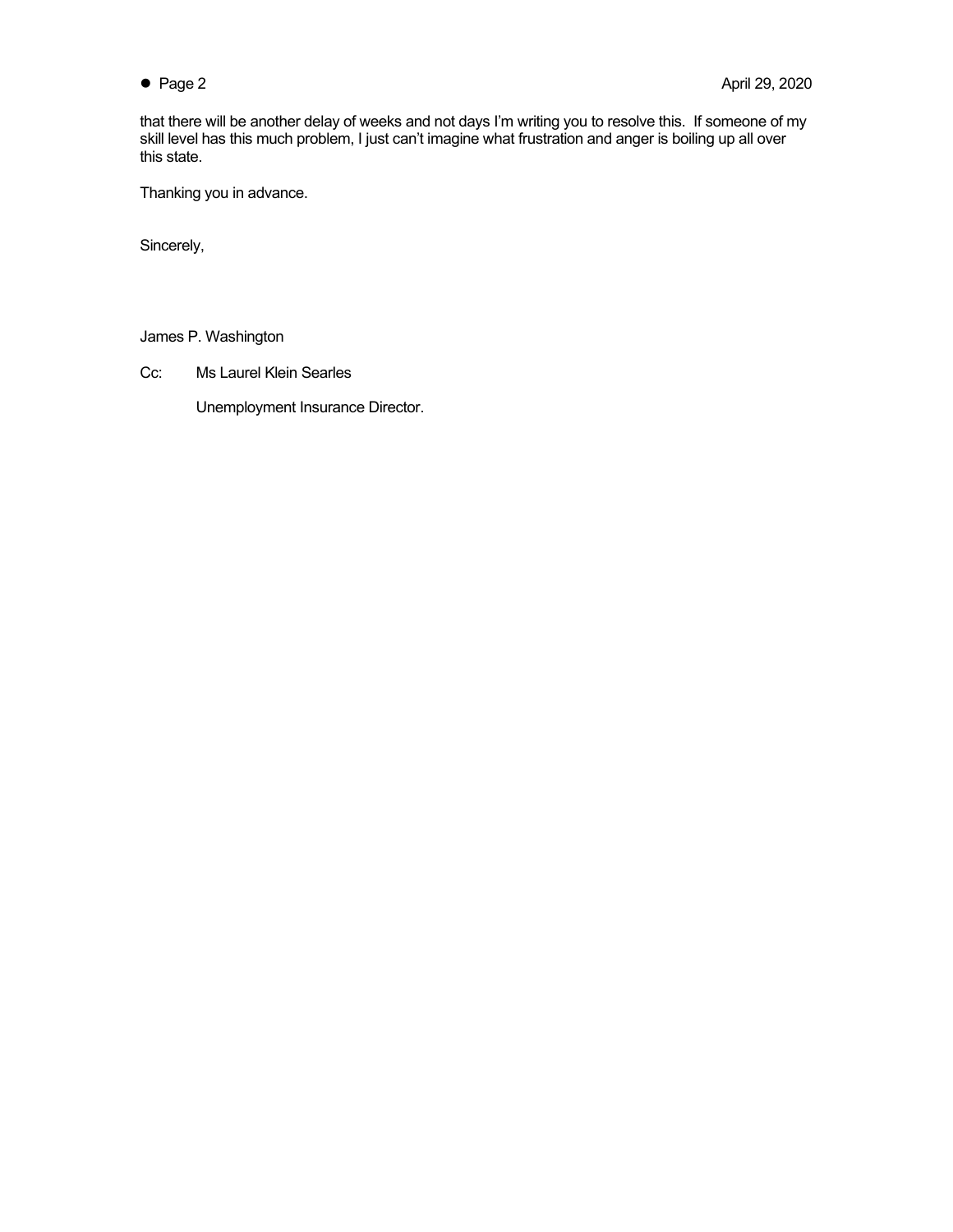## **KANSAS DEPARTMENT OF LABOR**

**REPLY** TO THIS **ADDRESS**  U. I. CALL CENTER PO BOX 3539 TOPEKA KS 66601-3539 TEL 785-575-1460

SSN: **\*\*\*-\*\*-**  BENEFIT YEAR BEGINS: **04-05-2020**  MAILED: **04-07-2020** WEEKLY BENEFIT AMOUNT: \$ **405** TOTAL BENEFIT AMOUNT: \$ **4735** LIKELIHOOD TO EXHAUST:

#### **WASHINGTON, JAME P 1901 160TH STREET BASEHOR KS 66007**

## **UNEMPLOYMENT INSURANCE DETERMINATION**

/

#### $\overline{ }$  IMPORTANT $\overline{ }$  ...

-Your application-for benefits has been-received and is being-processed.  $\frac{1}{2}$  :  $\frac{1}{2}$  :  $\frac{1}{2}$  :  $\frac{1}{2}$  :  $\frac{1}{2}$  :  $\frac{1}{2}$  :  $\frac{1}{2}$  :  $\frac{1}{2}$  :  $\frac{1}{2}$  :  $\frac{1}{2}$  :  $\frac{1}{2}$  :  $\frac{1}{2}$  :  $\frac{1}{2}$  :  $\frac{1}{2}$  :  $\frac{1}{2}$  :  $\frac{1}{2}$  :  $\frac{1}{2}$  :  $\frac{1}{2}$  :  $\frac{1$ 

This is your potential unemployment benefit amount. Check to make sure your information is correct. The amount you receive may vary from week to week. You must still meet qualification and eligibility requirements. ! !

\.\_ \_\_\_\_\_\_\_\_\_\_\_\_\_\_\_\_\_\_\_\_\_\_\_\_\_\_\_\_\_\_\_\_\_\_\_\_\_\_\_\_\_\_\_\_\_\_\_\_\_\_\_\_\_\_\_\_\_\_\_\_\_\_\_\_\_\_\_\_\_\_\_\_\_\_\_\_\_\_\_\_\_\_\_\_\_\_\_\_\_\_\_\_\_\_\_\_\_\_\_\_\_\_\_\_\_\_\_\_\_\_\_\_\_\_\_\_\_\_\_\_\_\_\_\_\_\_\_\_\_\_\_\_\_\_\_\_\_\_\_\_\_\_\_\_\_\_\_\_\_\_\_\_\_\_\_\_\_\_\_\_\_\_\_\_\_\_\_\_\_\_\_\_\_\_\_\_\_\_\_\_\_\_\_\_\_\_\_\_\_\_\_\_\_\_\_\_\_\_\_\_\_\_\_\_\_\_\_\_\_ ./

**YOUR PREVIOUS BENEFIT YEAR BEGAN 10-23-2012.**

| Employer's       |                                            | <b>BASE PERIOD</b>      |              |              |                  |
|------------------|--------------------------------------------|-------------------------|--------------|--------------|------------------|
| Serial<br>Number | Covered Employer's Name                    | <b>IST QTR 2019</b>     | 2ND QTR 2019 | 3RD QTR 2019 | 4TH QTR 2019     |
| 214176           | KANSAS LOTTERY 450 00                      | 173.00                  | 346.00       | 86.50        |                  |
|                  | <b>466385 NORTHROP GRUMMAN SYSTEMS COR</b> | 4396.79                 | 9203.49      |              |                  |
|                  | <b>Control of Control</b>                  | the control of the con- |              |              |                  |
|                  | <b>QUARTER TOTALS</b><br>TOTAL WAGES       | 4569.79                 | 9549.49      | 86.50        | 0.00<br>14205.78 |

YOUR CLAIM IS DETERMINED ON WAGES PAID AND REPORTED FOR THE BASE PERIOD FROMOl-01-2019 THROUGH 12-31-2019 .

AUTOMATIC REGISTRATION: The application process for filing for unemployment benefits includes automatic registration with KANSASWORKS as a courtesy service to you. We encourage you to use the following link to access your account to search and apply for job openings: https://www.kansasworks.com.

#### Your Username: \*\*\*\*\*

Your Password: If you are a first time user your SSN will be your temporary password. The first time you access your account, you will be requested to set up your own password. If you have previously registered with KANSASWORKS.com, use the password you established. If your password does not work your password may have been reset, therefore, you will need to use your SSN as a temporary password. For assistance with your job search or your KANSASWORKS.com account contact your local Workforce Center at 1-877-509-6757 or KANSASWORKS.com.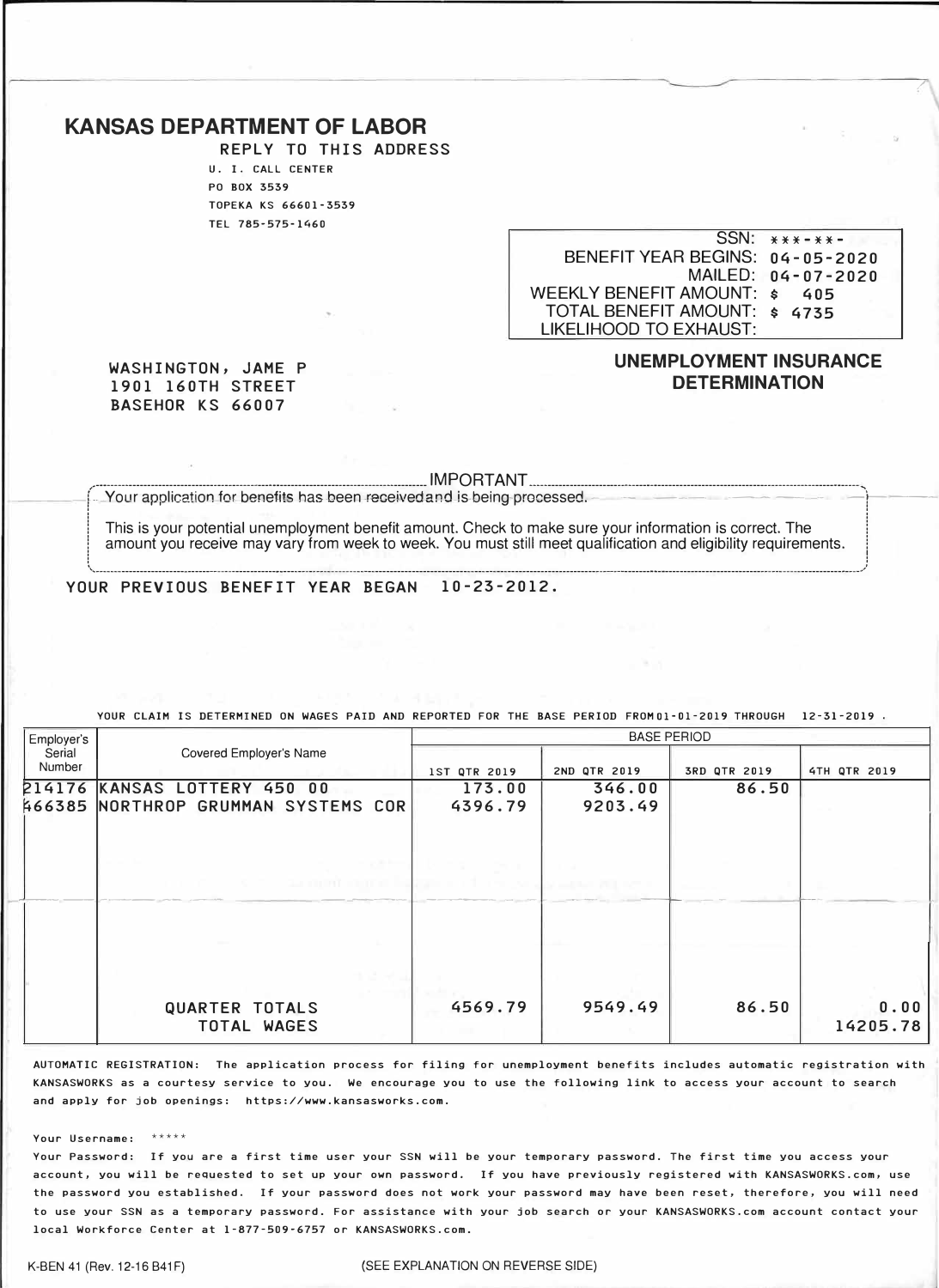**From:** [Jim Washington](mailto:jpwashington@sbcglobal.net) To: [KDOL UICCLOGINISSUES](mailto:KDOL.UICCLOGINISSUES@ks.gov) **Subject:** Re: User Name password PIN **Date:** Tuesday, March 31, 2020 09:50:45

James Paul Washington July 9,, 1940 294-34-1507

Jim Washington 1901 160th Street Basehor, KS 66007 913-620-2001

Sent from my iPhone.

## On Mar 30, 2020, at 15:29, KDOL UICCLOGINISSUES <KDOL.UICCLOGINISSUES@ks.gov> wrote:

Please supply your legal name, SSN and your date of birth so we can reset your online account.

If you have any further questions please contact us at one of the following numbers:

Topeka area: 785-575-1460 Kansas City area: 913-596-3500 Wichita area: 316-383-9947 Toll Free – if you live outside the local calling area: 1-800-292-6333

Thank You,

Kansas Department of Labor

**From:** JIm Washington <jpwashington@sbcglobal.net> **Sent:** Thursday, March 26, 2020 11:14 AM **To:** KDOL UICCLOGINISSUES <KDOL.UICCLOGINISSUES@ks.gov> **Subject:** User Name password PIN

*EXTERNAL*: This email originated from outside of the organization. Do not click any links or open any attachments unless you trust the sender and know the content is safe.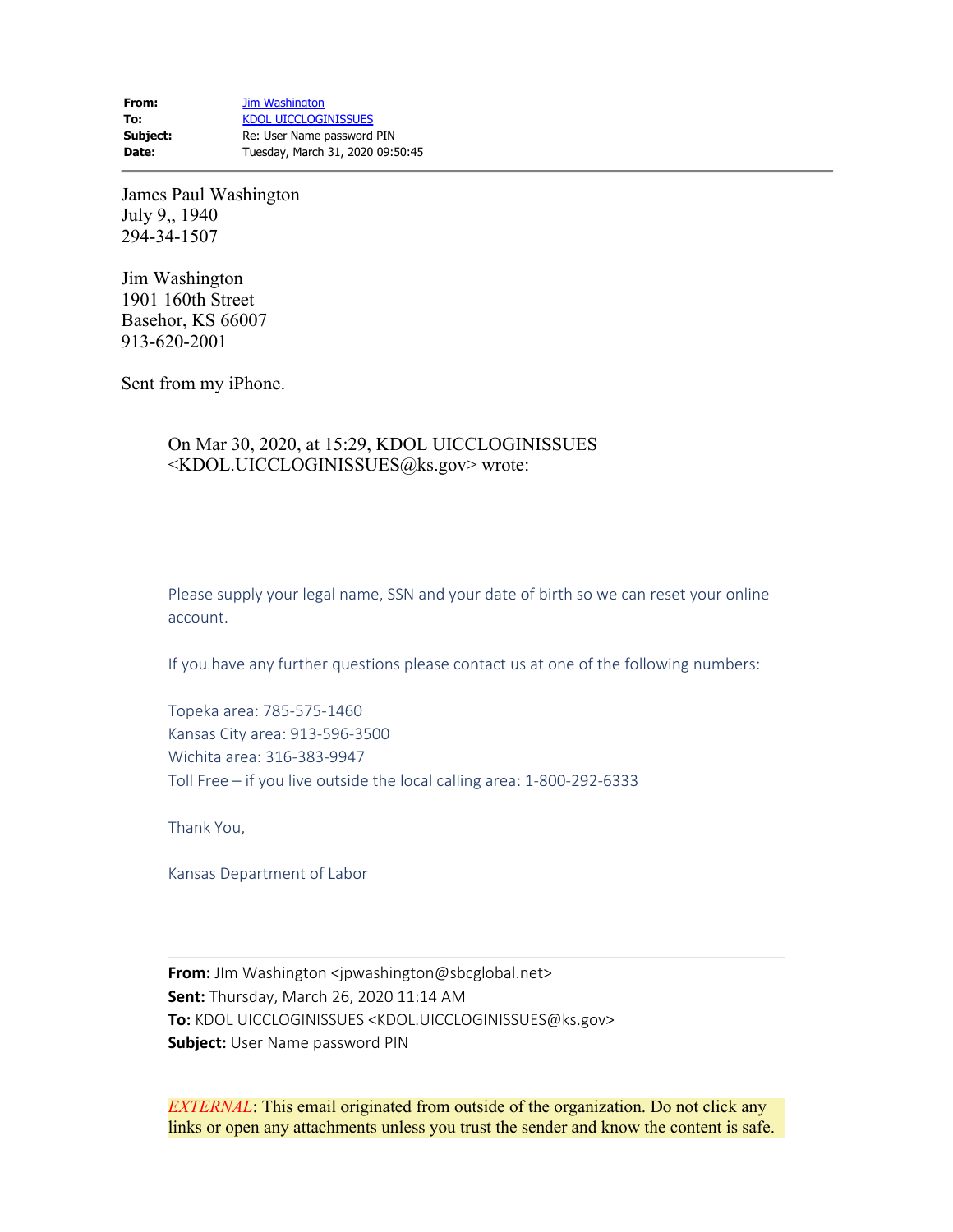No longer able to locate the required log in information because of change of computer.

**Jim Washington 1901 160th Street Basehor, KS 66007 913-620-2001**